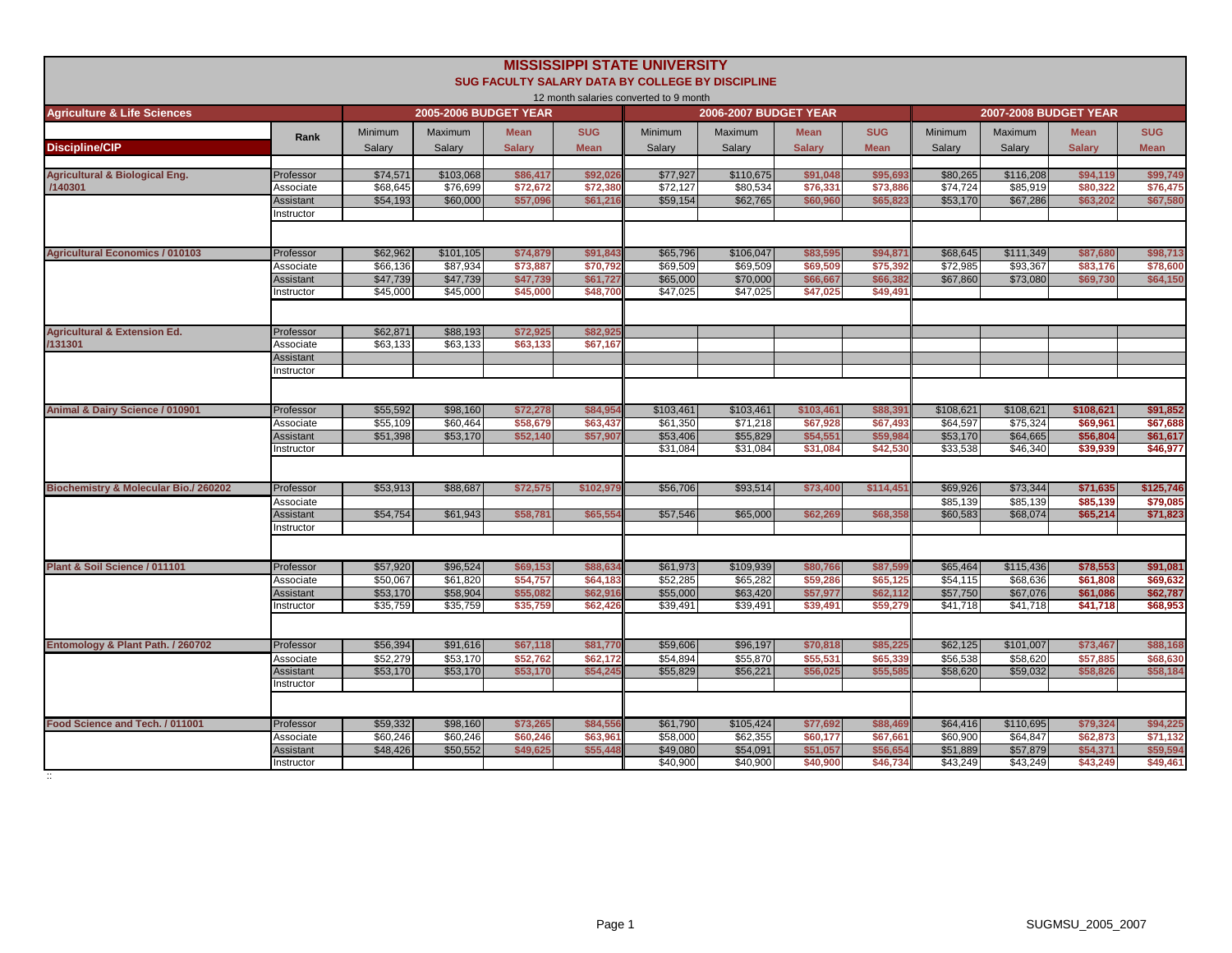|                                        |            |          |                              |               |             | <b>MISSISSIPPI STATE UNIVERSITY</b>    |                                                  |               |             |                |           |                              |             |
|----------------------------------------|------------|----------|------------------------------|---------------|-------------|----------------------------------------|--------------------------------------------------|---------------|-------------|----------------|-----------|------------------------------|-------------|
|                                        |            |          |                              |               |             |                                        | SUG FACULTY SALARY DATA BY COLLEGE BY DISCIPLINE |               |             |                |           |                              |             |
|                                        |            |          |                              |               |             | 12 month salaries converted to 9 month |                                                  |               |             |                |           |                              |             |
| <b>Agriculture &amp; Life Sciences</b> |            |          | <b>2005-2006 BUDGET YEAR</b> |               |             |                                        | <b>2006-2007 BUDGET YEAR</b>                     |               |             |                |           | <b>2007-2008 BUDGET YEAR</b> |             |
|                                        | Rank       | Minimum  | Maximum                      | <b>Mean</b>   | <b>SUG</b>  | Minimum                                | <b>Maximum</b>                                   | <b>Mean</b>   | <b>SUG</b>  | <b>Minimum</b> | Maximum   | <b>Mean</b>                  | <b>SUG</b>  |
| <b>Discipline/CIP</b>                  |            | Salary   | Salary                       | <b>Salarv</b> | <b>Mean</b> | Salary                                 | Salary                                           | <b>Salary</b> | <b>Mean</b> | Salary         | Salary    | <b>Salary</b>                | <b>Mean</b> |
|                                        |            |          |                              |               |             |                                        |                                                  |               |             |                |           |                              |             |
| School of Human Sciences / 190101      | Professor  | \$66,085 | \$66,885                     | \$66,485      | \$81,593    | \$68,442                               | \$76,717                                         | \$71,457      | \$85,595    | \$71,865       | \$74,284  | \$73,102                     | \$90,641    |
|                                        | Associate  | \$60,000 | \$94,070                     | \$72,216      | \$63,920    | \$63,000                               | \$99,166                                         | \$73,290      | \$69,904    | \$69,597       | \$104,125 | \$78,453                     | \$73,162    |
|                                        | Assistant  |          |                              |               |             | \$62,000                               | \$62,000                                         | \$62,000      | \$57,444    | \$62,000       | \$65,100  | \$63,550                     | \$60,247    |
|                                        | Instructor |          |                              |               |             |                                        |                                                  |               |             | \$55,000       | \$55,000  | \$55,000                     | \$44,644    |
|                                        |            |          |                              |               |             |                                        |                                                  |               |             |                |           |                              |             |
| Landscape Architecture / 04.0601       | Professor  | \$66,378 | \$90,051                     | \$78,215      | \$82,529    | \$69,115                               | \$69,115                                         | \$69,115      | \$88,228    | \$71,188       | \$104,786 | \$87,987                     | \$90,279    |
|                                        | Associate  | \$59,842 | \$59,842                     | \$59,842      | \$65,000    | \$62,383                               | \$65,303                                         | \$63,843      | \$68,119    | \$64,253       | \$68,696  | \$66,475                     | \$69,412    |
|                                        | Assistant  | \$50,216 | \$57,117                     | \$54,148      | \$50,634    | \$52,500                               | \$59,626                                         | \$55,585      | \$54,546    | \$54,180       | \$62,730  | \$58.741                     | \$55,399    |
|                                        | Instructor |          |                              |               |             |                                        |                                                  |               |             |                |           |                              |             |
|                                        |            |          |                              |               |             |                                        |                                                  |               |             |                |           |                              |             |
| <b>Poultry Science /01.0907</b>        | Professor  | \$60,541 | \$94,070                     | \$72,273      | \$84,375    | \$65,715                               | \$99,166                                         | \$76,282      | \$87,053    | \$68,721       | \$107,158 | \$80,565                     | \$93,405    |
|                                        | Associate  | \$54,377 | \$66,958                     | \$60,667      | \$66,506    | \$57,869                               | \$81,800                                         | \$69,834      | \$68,858    | \$60,183       | \$60,183  | \$60,183                     | \$70,815    |
|                                        | Assistant  |          |                              |               |             |                                        |                                                  |               |             |                |           |                              |             |
|                                        | Instructor |          |                              |               |             |                                        |                                                  |               |             |                |           |                              |             |
|                                        |            |          |                              |               |             |                                        |                                                  |               |             |                |           |                              |             |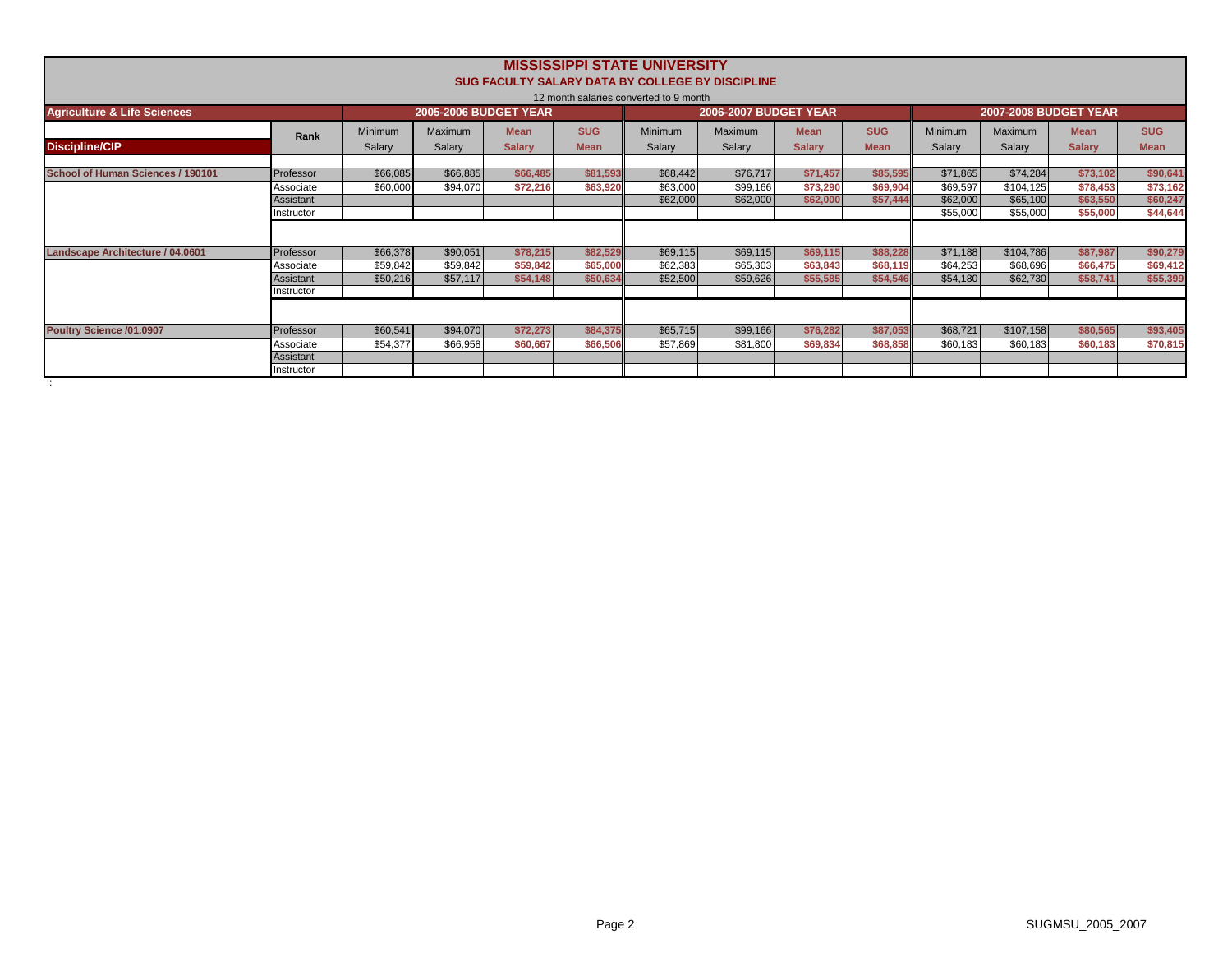|                                       |            |          |                              |               |             | <b>MISSISSIPPI STATE UNIVERSITY</b>    |                                                  |               |             |          |                              |               |             |
|---------------------------------------|------------|----------|------------------------------|---------------|-------------|----------------------------------------|--------------------------------------------------|---------------|-------------|----------|------------------------------|---------------|-------------|
|                                       |            |          |                              |               |             |                                        | SUG FACULTY SALARY DATA BY COLLEGE BY DISCIPLINE |               |             |          |                              |               |             |
|                                       |            |          |                              |               |             | 12 month salaries converted to 9 month |                                                  |               |             |          |                              |               |             |
| <b>Architecture, Art &amp; Design</b> |            |          | <b>2005-2006 BUDGET YEAR</b> |               |             |                                        | <b>2006-2007 BUDGET YEAR</b>                     |               |             |          | <b>2007-2008 BUDGET YEAR</b> |               |             |
|                                       |            | Minimum  | Maximum                      | <b>Mean</b>   | <b>SUG</b>  | <b>Minimum</b>                         | <b>Maximum</b>                                   | <b>Mean</b>   | <b>SUG</b>  | Minimum  | Maximum                      | <b>Mean</b>   | <b>SUG</b>  |
| <b>Discipline/CIP</b>                 | Rank       | Salary   | Salary                       | <b>Salarv</b> | <b>Mean</b> | Salary                                 | Salary                                           | <b>Salary</b> | <b>Mean</b> | Salarv   | Salary                       | <b>Salary</b> | <b>Mean</b> |
|                                       |            |          |                              |               |             |                                        |                                                  |               |             |          |                              |               |             |
| School of Architecture / 04.0201      | Professor  | \$60,532 | \$60,532                     | \$60,532      | \$90,543    | \$73,559                               | \$73,559                                         | \$73,559      | \$95,904    | \$72,138 | \$76,101                     | \$73.459      | \$99,495    |
|                                       | Associate  | \$52,069 | \$77,056                     | \$58,232      | \$68,121    | \$54,672                               | \$80,908                                         | \$63,268      | \$72,014    | \$58,606 | \$69,530                     | \$64,922      | \$74,636    |
|                                       | Assistant  | \$44,000 | \$49,898                     | \$46,616      | \$54,420    | \$47,250                               | \$53,703                                         | \$50,709      | \$57,321    | \$42,000 | \$55,000                     | \$50,602      | \$59,593    |
|                                       | Instructor |          |                              |               |             |                                        |                                                  |               |             |          |                              |               |             |
|                                       |            |          |                              |               |             |                                        |                                                  |               |             |          |                              |               |             |
| Art / 50,0101                         | Professor  | \$47,356 | \$67,340                     | \$54,336      | \$74,759    | \$53,039                               | \$69,444                                         | \$57,893      | \$77.864    | \$55,000 | \$72,469                     | \$60,609      | \$83,154    |
|                                       | Associate  | \$39,650 | \$67,403                     | \$47,996      | \$56,273    | \$42,425                               | \$70,773                                         | \$50,723      | \$58,428    | \$45,000 | \$74,312                     | \$53,346      | \$61,360    |
|                                       | Assistant  | \$35,000 | \$45,500                     | \$40,138      | \$45,584    | \$35,000                               | \$48,000                                         | \$41,685      | \$47,915    | \$40,015 | \$50,400                     | \$44,653      | \$50,319    |
|                                       | Instructor | \$30,000 | \$35,200                     | \$31,733      | \$33,003    | \$31,000                               | \$37,664                                         | \$33,221      | \$34,272    | \$31,000 | \$40,000                     | \$34,572      | \$37,122    |
|                                       |            |          |                              |               |             |                                        |                                                  |               |             |          |                              |               |             |
|                                       |            |          |                              |               |             |                                        |                                                  |               |             |          |                              |               |             |
| Interior Design / 04.0501             | Professor  | \$56,698 | \$57,000                     | \$56,849      | \$60,655    | \$59,533                               | \$59,850                                         | \$59,692      | \$61,305    |          |                              |               |             |
|                                       | Associate  | \$45,000 | \$45,000                     | \$45,000      | \$46,172    | \$47,250                               | \$47,250                                         | \$47,250      | \$44,650    | \$62,244 | \$67,318                     | \$64,781      | \$67,329    |
|                                       | Assistant  | \$38,200 | \$38,200                     | \$38,200      | \$38,200    | \$40,110                               | \$40,110                                         | \$40,110      | \$40,110    | \$50,000 | \$50,000                     | \$50,000      | \$46,686    |
|                                       | Instructor |          |                              |               |             |                                        |                                                  |               |             | \$41.714 | \$41,714                     | \$41,714      | \$41,714    |
| $\ddotsc$                             |            |          |                              |               |             |                                        |                                                  |               |             |          |                              |               |             |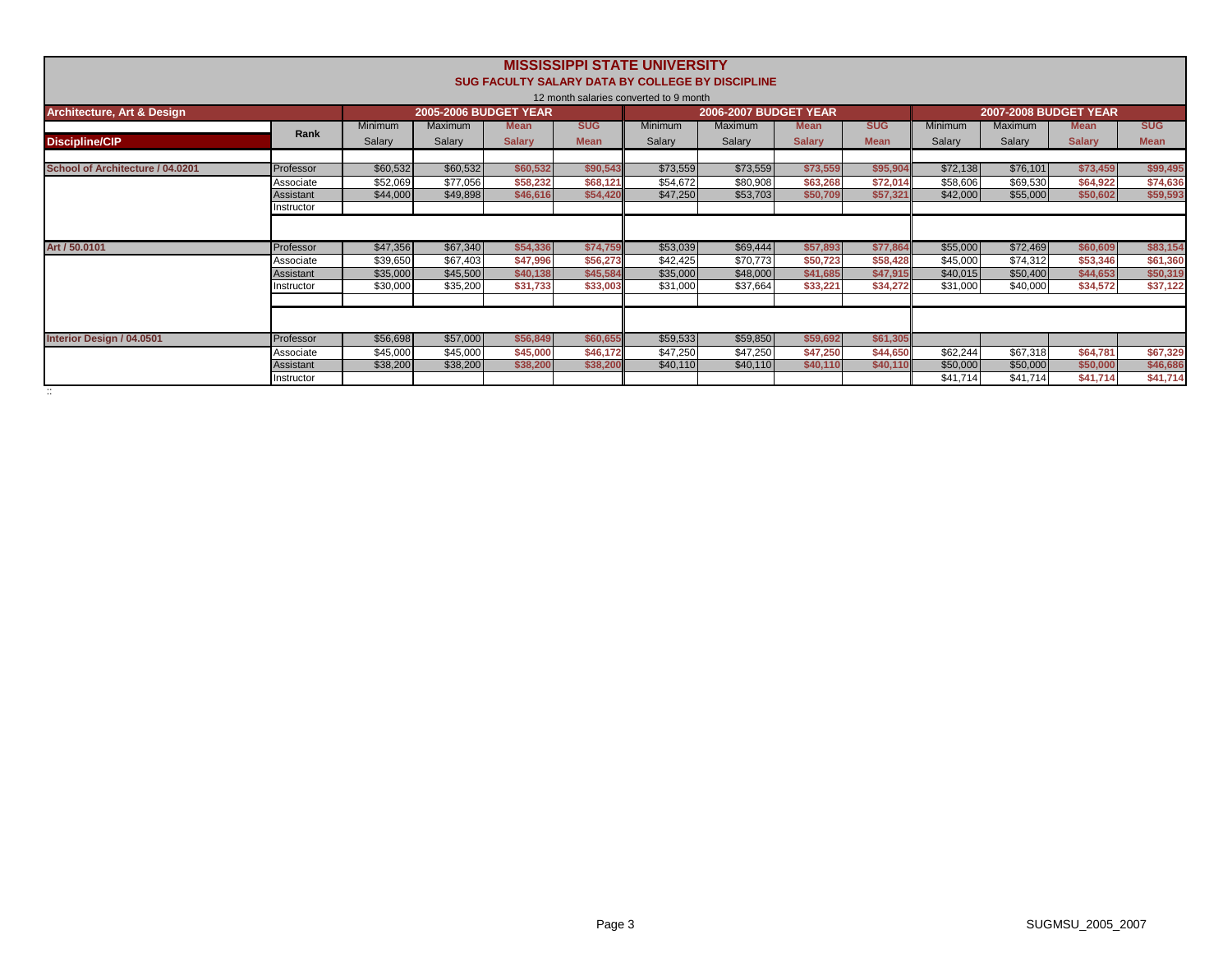|                                      |                        |                      |                              |                      |                     | <b>MISSISSIPPI STATE UNIVERSITY</b>    |                                                  |                      |                     |                      |                              |                      |                      |
|--------------------------------------|------------------------|----------------------|------------------------------|----------------------|---------------------|----------------------------------------|--------------------------------------------------|----------------------|---------------------|----------------------|------------------------------|----------------------|----------------------|
|                                      |                        |                      |                              |                      |                     |                                        | SUG FACULTY SALARY DATA BY COLLEGE BY DISCIPLINE |                      |                     |                      |                              |                      |                      |
|                                      |                        |                      |                              |                      |                     | 12 month salaries converted to 9 month |                                                  |                      |                     |                      |                              |                      |                      |
| <b>Arts &amp; Sciences</b>           |                        |                      | <b>2005-2006 BUDGET YEAR</b> |                      |                     |                                        | <b>2006-2007 BUDGET YEAR</b>                     |                      |                     |                      | <b>2007-2008 BUDGET YEAR</b> |                      |                      |
|                                      | Rank                   | <b>Minimum</b>       | Maximum                      | <b>Mean</b>          | <b>SUG</b>          | <b>Minimum</b>                         | Maximum                                          | <b>Mean</b>          | <b>SUG</b>          | <b>Minimum</b>       | <b>Maximum</b>               | <b>Mean</b>          | <b>SUG</b>           |
| <b>Discipline/CIP</b>                |                        | Salary               | Salary                       | <b>Salarv</b>        | <b>Mean</b>         | Salarv                                 | Salary                                           | <b>Salary</b>        | <b>Mean</b>         | Salarv               | Salary                       | <b>Salary</b>        | <b>Mean</b>          |
| <b>Biological Sciences / 26.0101</b> | Professor              | \$66,250             | \$98,160                     | \$76,858             | \$98,61             | \$70,424                               | \$94,697                                         | \$79,439             | \$105,415           | \$73,734             | \$116,974                    | \$90,957             | \$110,869            |
|                                      | Associate              | \$51,442             | \$61,800                     | \$58,217             | \$67,588            | \$53,885                               | \$76,760                                         | \$64,955             | \$71,80             | \$56,310             | \$80,214                     | \$68,632             | \$74,150             |
|                                      | Assistant              | \$46,325             | \$46,325                     | \$46,325             | \$59,60             | \$49.583                               | \$55,019                                         | \$51.151             | \$62,457            | \$55,000             | \$55,000                     | \$55,000             | \$65,367             |
|                                      | nstructor              | \$29,914             | \$32.033                     | \$31,248             | \$37.20             | \$30,450                               | \$33,474                                         | \$32.066             | \$38,771            | \$32,125             | \$35,315                     | \$33,829             | \$40,204             |
|                                      |                        |                      |                              |                      |                     |                                        |                                                  |                      |                     |                      |                              |                      |                      |
|                                      |                        |                      |                              |                      |                     |                                        |                                                  |                      |                     |                      |                              |                      |                      |
| Chemistry / 400501                   | Professor              | \$70,233             | \$108,120                    | \$87,686             | \$108,743           | \$74,000                               | \$114,066                                        | \$93,015             | \$115,30            | \$77,493             | \$118,970                    | \$95,317             | \$119,833            |
|                                      | Associate              | \$52,756             | \$66,500                     | \$58,153             | \$69,421            | \$55,288                               | \$75,000                                         | \$62,248             | \$72,988            | \$57,610             | \$78,000                     | \$65,688             | \$73,917             |
|                                      | Assistant              | \$48,457             | \$55.620                     | \$51,825             | \$58,954            | \$52.736                               | \$77,900                                         | \$59,462             | \$61,83             | \$54,687             | \$81.630                     | \$63,994             | \$65,165             |
|                                      | nstructor              | \$40,534             | \$40,534                     | \$40,534             | \$42.31             | \$42,966                               | $\overline{$}42,966$                             | \$42.966             | \$45,542            | \$45,115             | \$45,115                     | \$45,115             | \$46,257             |
|                                      |                        |                      |                              |                      |                     |                                        |                                                  |                      |                     |                      |                              |                      |                      |
| <b>Communication / 090101</b>        | Professor              | \$64,682             | \$68,176                     | \$66,482             | \$84,63             | \$68,585                               | \$72,948                                         | \$70,767             | \$88,29             | \$71,671             | \$76,231                     | \$73,95'             | \$93,787             |
|                                      | Associate              | \$46,750             | \$67,894                     | \$53,857             | \$62,927            | \$53,335                               | \$71,289                                         | \$59,549             | \$63,64             | \$55,735             | \$75,315                     | \$62,876             | \$66,182             |
|                                      | Assistant              | \$24,500             | \$48,500                     | \$41,408             | \$51,21             | \$24,500                               | \$49,955                                         | \$44,406             | \$51,82             | \$50,325             | \$55,125                     | \$52,042             | \$55,563             |
|                                      | nstructor              | \$28,000             | \$41,000                     | \$33,498             | \$35,540            | \$15,330                               | \$42,000                                         | \$33,329             | \$34,877            | \$31,392             | \$43,661                     | \$35,920             | \$36,316             |
|                                      |                        |                      |                              |                      |                     |                                        |                                                  |                      |                     |                      |                              |                      |                      |
| <b>English / 230101</b>              | Professor              | \$52,970             | \$87,000                     | \$67,639             | \$87,54             | \$57,936                               | \$91,350                                         | \$71,624             | \$91,36             | \$62,958             | \$95,460                     | \$75,549             | \$96,861             |
|                                      | Associate              | \$46,806             | \$65,894                     | \$55,076             | \$59.06             | \$51,989                               | \$68,712                                         | \$58,565             | \$62,28             | \$53.764             | \$74.500                     | \$63,477             | \$65,467             |
|                                      | Assistant              | \$38,200             | \$43,000                     | \$42,327             | \$49,428            | \$42,400                               | \$46,944                                         | \$45.171             | \$51.21             | \$43,000             | \$52.164                     | \$47,059             | \$53,813             |
|                                      | nstructor              | \$25,200             | \$37,914                     | \$27,651             | \$32,632            | \$25,200                               | \$40,947                                         | \$28,593             | \$33,97             | \$26,155             | \$43,814                     | \$29,063             | \$35,118             |
|                                      |                        |                      |                              |                      |                     |                                        |                                                  |                      |                     |                      |                              |                      |                      |
| Foreign Languages / 160101           | Professor              | \$59,820             | \$74,842                     | \$68,129             | \$80,089            | \$64,008                               | \$77,087                                         | \$71,436             | \$82,64             | \$73,620             | \$79,399                     | \$76,510             | \$85,591             |
|                                      | Associate              | \$43,214             | \$47,674                     | \$45,444             | \$56,462            | \$46,238                               | \$50,050                                         | \$48,144             | \$59,15             | \$51,551             | \$52,000                     | \$51,776             | \$61,887             |
|                                      | Assistant              | \$36,771             | \$37,696                     | \$37,222             | \$46,41             | \$37,500                               | \$40,000                                         | \$38,620             | \$48,84             | \$40,000             | \$45,073                     | \$44,026             | \$51,198             |
|                                      | nstructor              | \$23,113             | \$29,390                     | \$25,476             | \$33,01             | \$25,350                               | \$31,336                                         | \$28,272             | \$34,88             | \$26,000             | \$33,180                     | \$28,713             | \$35,970             |
|                                      |                        |                      |                              |                      |                     |                                        |                                                  |                      |                     |                      |                              |                      |                      |
|                                      |                        |                      |                              |                      |                     |                                        |                                                  |                      |                     |                      |                              |                      |                      |
| Geosciences / 400601                 | Professor              | \$79,478             | \$114,520<br>\$52,950        | \$92,413             | \$95,883            | \$84,710<br>\$50.041                   | \$120,639                                        | \$97,268<br>\$54,402 | \$100,97            | \$90,000             | \$126,671                    | \$102,282            | \$105,933            |
|                                      | Associate<br>Assistant | \$47,416<br>\$46,063 | \$62,400                     | \$50.662<br>\$50,236 | \$66,42<br>\$57,049 | \$49,440                               | \$56.633<br>\$65,520                             | \$53,079             | \$69,22<br>\$59,707 | \$55,000<br>\$50,000 | \$62,031<br>\$68,468         | \$59,770<br>\$53,567 | \$72,537<br>\$63,758 |
|                                      | nstructor              | \$30,000             | \$35,828                     | \$32,850             | \$32.90             | \$31,500                               | \$46,609                                         | \$35,770             | \$35,41             | \$33,500             | \$49,639                     | \$38,211             | \$37,552             |
|                                      |                        |                      |                              |                      |                     |                                        |                                                  |                      |                     |                      |                              |                      |                      |
|                                      |                        |                      |                              |                      |                     |                                        |                                                  |                      |                     |                      |                              |                      |                      |
| <b>History / 540101</b>              | Professor              | \$66,025             | \$106,340                    | \$81.069             | \$93,077            | \$68,135                               | \$111,248                                        | \$85,362             | \$98,22             | \$84,000             | \$116,698                    | \$98,256             | \$102,727            |
|                                      | Associate              | \$47.688             | \$53.983                     | \$50,806             | \$61,725            | \$53,286                               | \$55,603                                         | \$54.067             | \$64.47             | \$55.178             | \$61.924                     | \$59,034             | \$67,590             |
|                                      | Assistant              | \$39,865             | \$46,200                     | \$43,444             | \$48,713            | \$48,000<br>\$40,000                   | \$52,100                                         | \$50,062<br>\$40,000 | \$51,47<br>\$38,664 | \$49,000             | \$57,970                     | \$53,960             | \$53,557             |
|                                      | nstructor              |                      |                              |                      |                     |                                        | \$40,000                                         |                      |                     |                      |                              |                      |                      |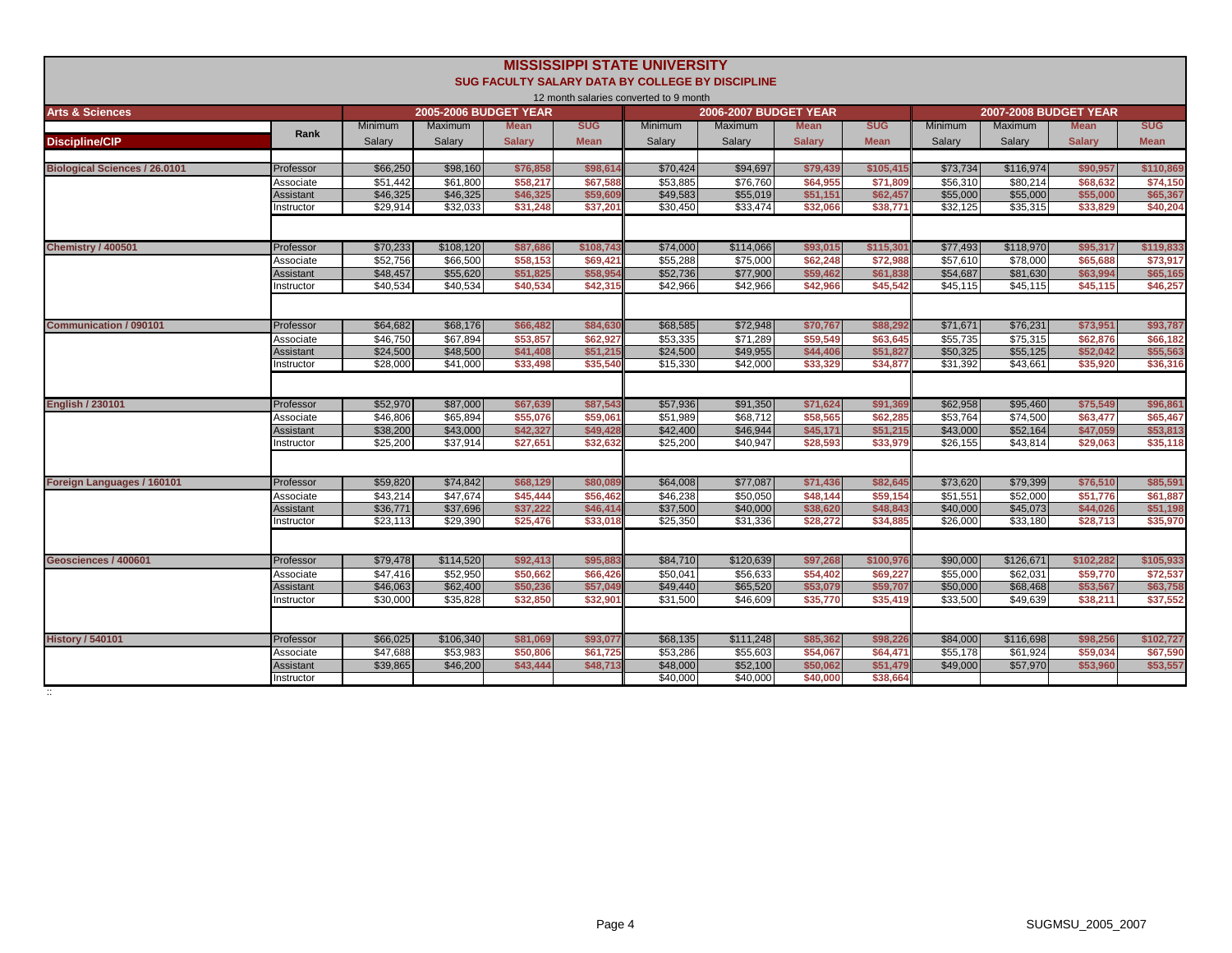|                                              |                        |                      |                              |                      |                      | <b>MISSISSIPPI STATE UNIVERSITY</b><br>SUG FACULTY SALARY DATA BY COLLEGE BY DISCIPLINE |                              |                      |                      |                      |                              |                      |                      |
|----------------------------------------------|------------------------|----------------------|------------------------------|----------------------|----------------------|-----------------------------------------------------------------------------------------|------------------------------|----------------------|----------------------|----------------------|------------------------------|----------------------|----------------------|
|                                              |                        |                      |                              |                      |                      | 12 month salaries converted to 9 month                                                  |                              |                      |                      |                      |                              |                      |                      |
| <b>Arts &amp; Sciences</b>                   |                        |                      | <b>2005-2006 BUDGET YEAR</b> |                      |                      |                                                                                         | <b>2006-2007 BUDGET YEAR</b> |                      |                      |                      | <b>2007-2008 BUDGET YEAR</b> |                      |                      |
|                                              | Rank                   | <b>Minimum</b>       | <b>Maximum</b>               | <b>Mean</b>          | <b>SUG</b>           | <b>Minimum</b>                                                                          | <b>Maximum</b>               | <b>Mean</b>          | <b>SUG</b>           | <b>Minimum</b>       | <b>Maximum</b>               | <b>Mean</b>          | <b>SUG</b>           |
| <b>Discipline/CIP</b>                        |                        | Salary               | Salary                       | <b>Salarv</b>        | <b>Mean</b>          | Salary                                                                                  | Salary                       | <b>Salarv</b>        | <b>Mean</b>          | Salary               | Salary                       | <b>Salarv</b>        | <b>Mean</b>          |
|                                              |                        |                      |                              |                      |                      |                                                                                         |                              |                      |                      |                      |                              |                      |                      |
| <b>Mathematics &amp; Statistics / 270101</b> | Professor              | \$59,164             | \$101,015                    | \$75,135             | \$93,498             | \$63,820                                                                                | \$106,619                    | \$80,441             | \$98,363             | \$65,005             | \$114,520                    | \$84,036             | \$103,446            |
|                                              | Associate              | \$50,546<br>\$41,094 | \$63,000<br>\$52,000         | \$55,192<br>\$47,957 | \$64,919<br>\$57.184 | \$54,742<br>\$42,850                                                                    | \$66,226<br>\$54,086         | \$58,802<br>\$49,399 | \$67,399<br>\$60,351 | \$56,518<br>\$44,633 | \$69,206<br>\$56,141         | \$61,017<br>\$51,108 | \$70,477<br>\$63,189 |
|                                              | Assistant<br>nstructor | \$31,200             | \$40,351                     | \$33,488             | \$38,275             | \$32,760                                                                                | \$54,500                     | \$37,108             | \$39,95              | \$34,234             | \$57,187                     | \$38,825             | \$41,746             |
|                                              |                        |                      |                              |                      |                      |                                                                                         |                              |                      |                      |                      |                              |                      |                      |
|                                              |                        |                      |                              |                      |                      |                                                                                         |                              |                      |                      |                      |                              |                      |                      |
| Philosophy & Religion / 380101               | Professor              | \$60,136             | \$77,387                     | \$71,492             | \$88,600             | \$63,063                                                                                | \$80,659                     | \$75,005             | \$92.818             | \$65,832             | \$83,436                     | \$78,124             | \$96,870             |
|                                              | Associate              | \$47,852             | \$47,852                     | \$47,852             | \$57,755             |                                                                                         |                              |                      |                      | \$53,089             | \$53,089                     | \$53,089             | \$62,910             |
|                                              | Assistant              | \$39,200             | \$40,379                     | \$39,790             | \$47,920             | \$39,298                                                                                | \$41,180                     | \$40,239             | \$48,877             | \$40,912             | \$42,976                     | \$41,944             | \$51,283             |
|                                              | nstructor              | \$34,500             | \$34,500                     | \$34,500             | \$29,986             |                                                                                         |                              |                      |                      |                      |                              |                      |                      |
|                                              |                        |                      |                              |                      |                      |                                                                                         |                              |                      |                      |                      |                              |                      |                      |
| Physics & Astronomy / 400801                 | Professor              | \$61,726             | \$99,391                     | \$72,429             | \$98,520             | \$64,195                                                                                | \$105,747                    | \$78,651             | \$104,96             | \$41,328             | \$113,109                    | \$76,632             | \$107,726            |
|                                              | Associate              | \$55,918             | \$57,528                     | \$56,723             | \$68,824             | \$59,385                                                                                | \$61,526                     | \$60,456             | \$72,947             | \$62,285             | \$68,404                     | \$65,054             | \$75,924             |
|                                              | Assistant              | \$31,902             | \$53,900                     | \$45,208             | \$60,993             | \$54,014                                                                                | \$60,314                     | \$56,735             | \$64,550             | \$57.114             | \$63,516                     | \$59,542             | \$67,284             |
|                                              | nstructor              | \$42,250             | \$42,250                     | \$42,250             | \$40,275             | \$36,000                                                                                | \$44,363                     | \$40,182             | \$40,41              | \$37,838             | \$46,627                     | \$42,233             | \$41,727             |
|                                              |                        |                      |                              |                      |                      |                                                                                         |                              |                      |                      |                      |                              |                      |                      |
| <b>Political Science / 451001</b>            | Professor              | \$71,352             | \$95,000                     | \$78,280             | \$98,406             | \$75,008                                                                                | \$98,265                     | \$83,312             | \$103,616            | \$78,026             | \$101,585                    | \$87,029             | \$108,948            |
|                                              | Associate              | \$57,775             | \$66,474                     | \$61,093             | \$66,445             | \$60,864                                                                                | \$70,130                     | \$64,420             | \$71,612             | \$68,132             | \$73,903                     | \$71,018             | \$74,04              |
|                                              | Assistant              | \$48,678             | \$48,767                     | \$48,723             | \$55,283             | \$53,000                                                                                | \$55,403                     | \$53,601             | \$56,824             | \$55,000             | \$59,024                     | \$55,853             | \$59,96              |
|                                              | nstructor              |                      |                              |                      |                      |                                                                                         |                              |                      |                      | \$37,000             | \$37,000                     | \$37,000             | \$42,189             |
|                                              |                        |                      |                              |                      |                      |                                                                                         |                              |                      |                      |                      |                              |                      |                      |
| Psychology / 420101                          | Professor              | \$66,269             | \$95,000                     | \$80,527             | \$98,162             | \$70,110                                                                                | \$98,122                     | \$84,972             | \$104,377            | \$75,616             | \$104,500                    | \$92,530             | \$109,373            |
|                                              | Associate              | \$52,201             | \$54,676                     | \$53,378             | \$63,481             | \$55.321                                                                                | \$64,640                     | \$59,532             | \$67.21              | \$62,973             | \$68,195                     | \$65,048             | \$69,958             |
|                                              | Assistant              | \$41,800             | \$56,000                     | \$51,660             | \$53,849             | \$54,344                                                                                | \$56,844                     | \$56,011             | \$56,780             | \$57,007             | \$63,750                     | \$59,947             | \$60,151             |
|                                              | nstructor              | \$32,000             | \$32,000                     | \$32,000             | \$36,641             | \$34,000                                                                                | \$34,050                     | \$34,025             | \$37,437             | \$35,753             | \$35,753                     | \$35,753             | \$42,321             |
|                                              |                        |                      |                              |                      |                      |                                                                                         |                              |                      |                      |                      |                              |                      |                      |
| Sociology, Anthropology &                    | Professor              | \$62,700             | \$88,544                     | \$73,744             | \$94,648             | \$66,700                                                                                | \$92,434                     | \$78,908             | \$101,444            | \$76,000             | \$91,600                     | \$81,409             | \$105,468            |
| Social Work / 451101                         | Associate              | \$50,059             | \$63,000                     | \$54,588             | \$62,445             | \$55,105                                                                                | \$65,000                     | \$59,592             | \$65,998             | \$59,000             | \$68,700                     | \$63,332             | \$68,406             |
|                                              | Assistant              | \$45,200             | \$53,000                     | \$49,559             | \$52,392             | \$48,000                                                                                | \$55,650                     | \$52,360             | \$55,46              | \$53,840             | \$56,000                     | \$55,185             | \$57,431             |
|                                              | Instructor             | \$40,000             | \$49,000                     | \$44,500             | \$35,274             | \$41,400                                                                                | \$50,500                     | \$45,950             | \$37,811             | \$43,000             | \$52,500                     | \$47,750             | \$35,979             |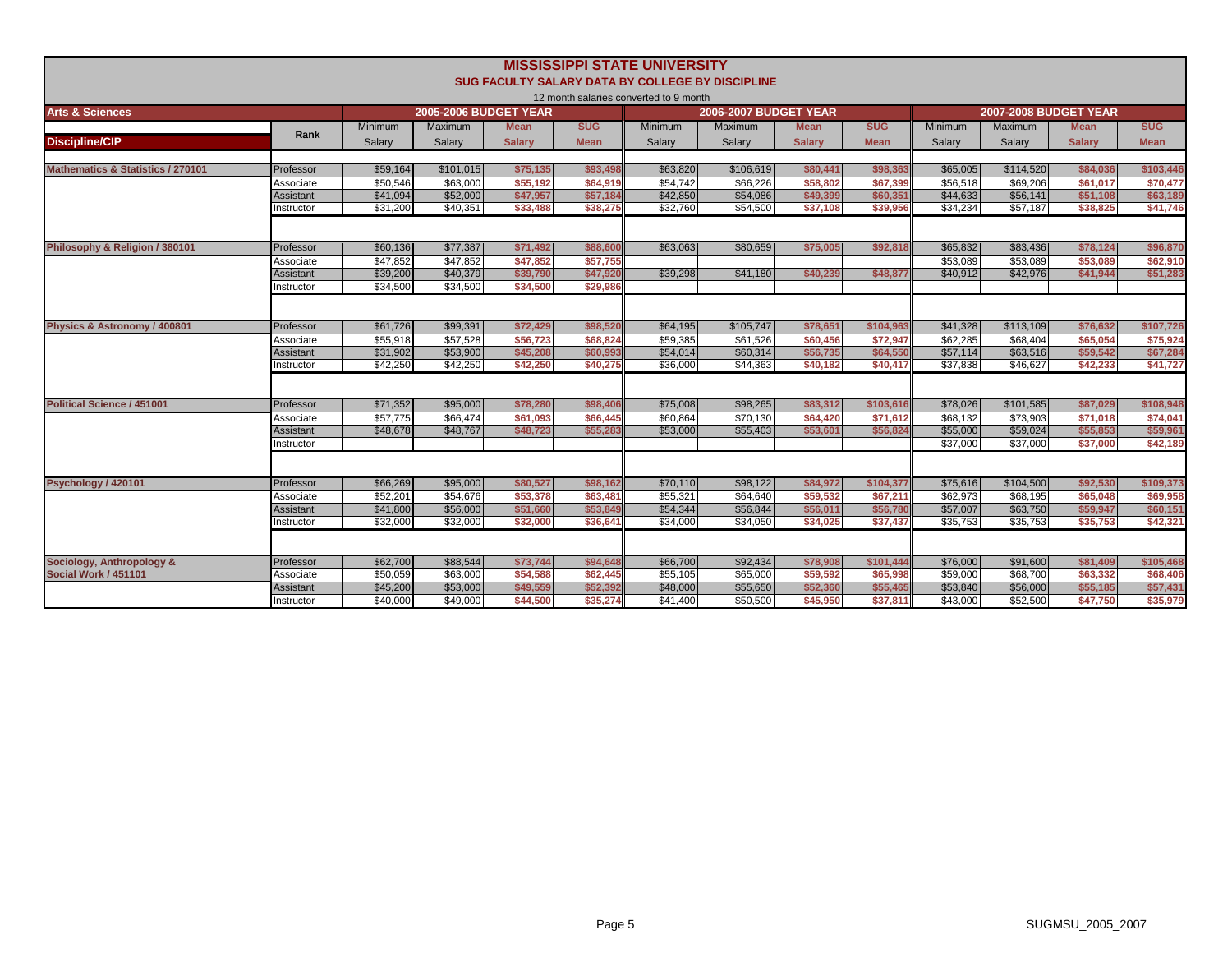|                                               |                  |          |                              |               |             | <b>MISSISSIPPI STATE UNIVERSITY</b>              |                              |               |             |                      |                              |               |             |
|-----------------------------------------------|------------------|----------|------------------------------|---------------|-------------|--------------------------------------------------|------------------------------|---------------|-------------|----------------------|------------------------------|---------------|-------------|
|                                               |                  |          |                              |               |             | SUG FACULTY SALARY DATA BY COLLEGE BY DISCIPLINE |                              |               |             |                      |                              |               |             |
|                                               |                  |          |                              |               |             | 12 month salaries converted to 9 month           |                              |               |             |                      |                              |               |             |
| <b>Business &amp; Industry</b>                |                  |          | <b>2005-2006 BUDGET YEAR</b> |               |             |                                                  | <b>2006-2007 BUDGET YEAR</b> |               |             |                      | <b>2007-2008 BUDGET YEAR</b> |               |             |
|                                               | Rank             | Minimum  | Maximum                      | <b>Mean</b>   | <b>SUG</b>  | <b>Minimum</b>                                   | Maximum                      | <b>Mean</b>   | <b>SUG</b>  | Minimum              | Maximum                      | <b>Mean</b>   | <b>SUG</b>  |
| <b>Discipline/CIP</b>                         |                  | Salary   | Salary                       | <b>Salarv</b> | <b>Mean</b> | Salary                                           | Salary                       | <b>Salarv</b> | <b>Mean</b> | Salary               | Salary                       | <b>Salarv</b> | <b>Mean</b> |
|                                               |                  |          |                              |               |             |                                                  |                              |               |             |                      |                              |               |             |
| Finance & Economics / 520601                  | Professor        | \$81,550 | \$108,283                    | \$97,827      | \$109,298   | \$85,600                                         | \$114,210                    | \$104,127     | \$116,450   | \$90,100             | \$120,010                    | \$110,186     | \$122,125   |
|                                               | Associate        | \$63,900 | \$92,400                     | \$73,862      | \$77,374    | \$69,500                                         | \$87,010                     | \$75,588      | \$80,099    | $\overline{$}74,250$ | \$84,225                     | \$77,599      | \$86,036    |
|                                               | Assistant        | \$61,350 | \$107,500                    | \$77,411      | \$74,436    | \$63,875                                         | \$125,000                    | \$84.475      | \$80,288    | \$68,000             | \$132,000                    | \$89,285      | \$84,073    |
|                                               | Instructor       | \$50,000 | \$51,350                     | \$50.675      | \$50,187    | \$52,000                                         | \$53,600                     | \$52,800      | \$49,556    | \$48,000             | \$55,825                     | \$52,650      | \$51,763    |
|                                               |                  |          |                              |               |             |                                                  |                              |               |             |                      |                              |               |             |
| <b>Management &amp; Information Systems</b>   | Professor        | \$82,004 | \$137,575                    | \$102.136     | \$145.861   | \$86,174                                         | \$143,766                    | \$109.134     | \$152,190   | \$89,966             | \$152,033                    | \$118.301     | \$166,391   |
| /520201                                       | Associate        | \$80,369 | \$80,369                     | \$80,369      | \$106.531   | \$83,280                                         | \$83,280                     | \$83,280      | \$115,565   | \$85,824             | \$85,824                     | \$85,824      | \$123,526   |
|                                               | <b>Assistant</b> | \$57,990 | \$97,700                     | \$83,513      | \$105,385   | \$62,443                                         | \$101,420                    | \$90,429      | \$109.842   | \$65,412             | \$107.221                    | \$94,812      | \$118,996   |
|                                               | Instructor       |          |                              |               |             |                                                  |                              |               |             | \$42,700             | \$60,000                     | \$51,350      | \$61,034    |
|                                               |                  |          |                              |               |             |                                                  |                              |               |             |                      |                              |               |             |
| <b>Marketing, Quantitative Analysis &amp;</b> | Professor        | \$77.073 | \$106.722                    | \$91.242      | \$134.137   | \$79.890                                         | \$111.733                    | \$95.722      | \$142.345   | \$92,737             | \$118,966                    | \$106.646     | \$150,443   |
| Business Law / 521401                         | Associate        | \$60,914 | \$100.157                    | \$83,414      | \$102.421   | \$63,960                                         | \$107,168                    | \$87,483      | \$107.165   | \$68,765             | \$99.212                     | \$90.971      | \$114,494   |
|                                               | Assistant        | \$85.833 | \$86,656                     | \$86,184      | \$103.447   | \$89.505                                         | \$101.000                    | \$92.645      | \$108.894   | \$75,000             | \$105.636                    | \$91.785      | \$114.758   |
|                                               | Instructor       | \$41,500 | \$46,200                     | \$43,850      | \$44.891    | \$43,127                                         | \$47,716                     | \$45,422      | \$54,069    | \$42,500             | \$49,773                     | \$46,140      | \$49,980    |
|                                               |                  |          |                              |               |             |                                                  |                              |               |             |                      |                              |               |             |
| School of Accountancy / 520301                | Professor        | \$98,022 | \$131,902                    | \$116,473     | \$139.192   | \$103,196                                        | \$103,196                    | \$103,196     | \$147.891   | \$108,329            | \$128,107                    | \$118,218     | \$157,331   |
|                                               | Associate        | \$71.466 | \$85,085                     | \$80,432      | \$111,349   | \$77.841                                         | \$102.272                    | \$88,974      | \$118,961   | \$82.482             | \$107,385                    | \$93,378      | \$126,371   |
|                                               | Assistant        | \$95,000 | \$101,000                    | \$98,000      | \$113,179   | \$99,139                                         | \$108,000                    | \$104,163     | \$120.428   | \$104,239            | \$112.615                    | \$109,179     | \$129,693   |
|                                               | Instructor       | \$52,000 | \$52,000                     | \$52,000      | \$51,339    |                                                  |                              |               |             |                      |                              |               |             |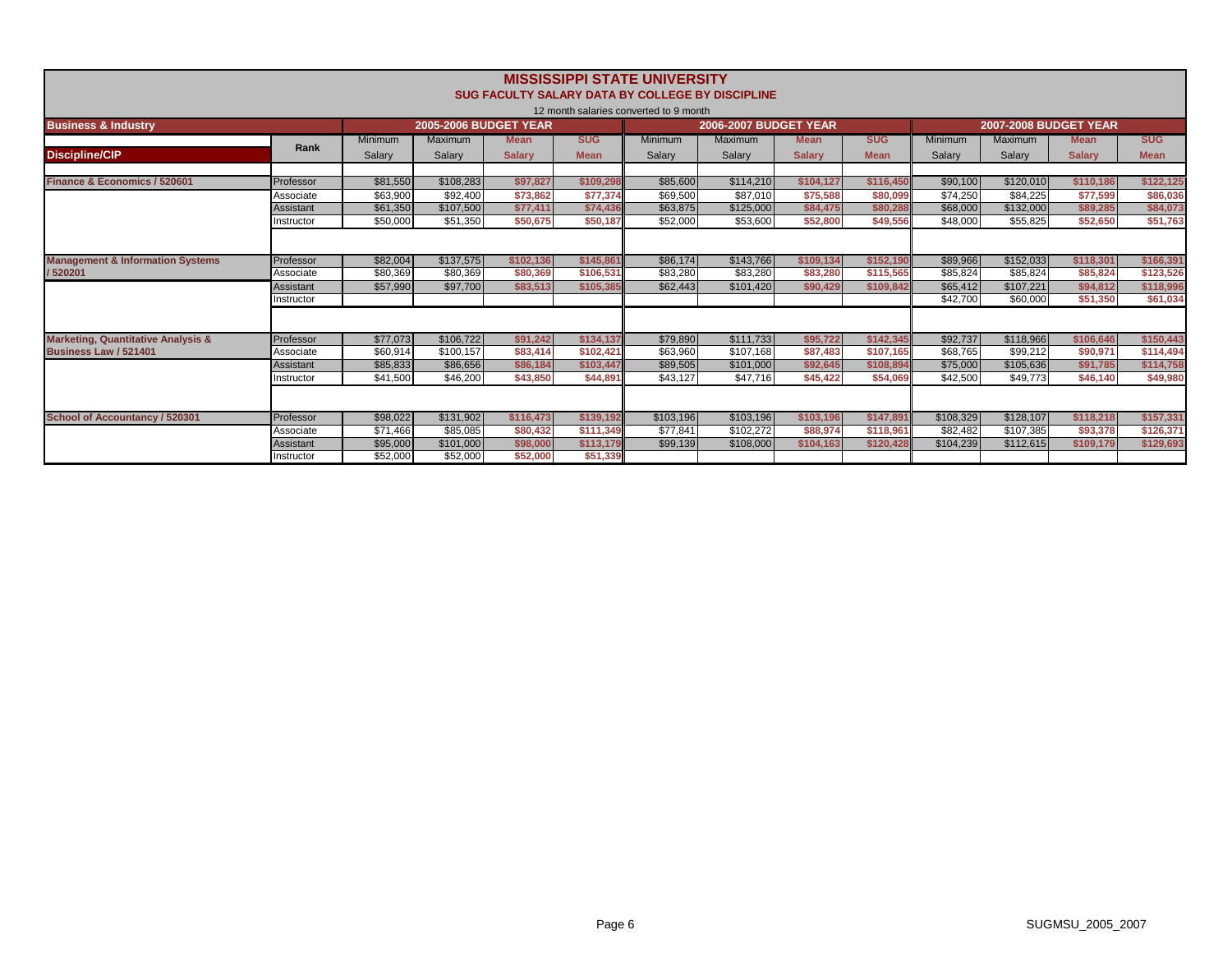|                                                                                 |            |                      |                              |                      |                      | <b>MISSISSIPPI STATE UNIVERSITY</b>                     |                                              |                      |                      |                      |                              |                                              |                      |
|---------------------------------------------------------------------------------|------------|----------------------|------------------------------|----------------------|----------------------|---------------------------------------------------------|----------------------------------------------|----------------------|----------------------|----------------------|------------------------------|----------------------------------------------|----------------------|
|                                                                                 |            |                      |                              |                      |                      | <b>SUG FACULTY SALARY DATA BY COLLEGE BY DISCIPLINE</b> |                                              |                      |                      |                      |                              |                                              |                      |
|                                                                                 |            |                      |                              |                      |                      | 12 month salaries converted to 9 month                  |                                              |                      |                      |                      |                              |                                              |                      |
| <b>Education</b>                                                                |            |                      | <b>2005-2006 BUDGET YEAR</b> |                      |                      |                                                         | <b>2006-2007 BUDGET YEAR</b>                 |                      |                      |                      | <b>2007-2008 BUDGET YEAR</b> |                                              |                      |
|                                                                                 |            | Minimum              | Maximum                      | <b>Mean</b>          | <b>SUG</b>           | <b>Minimum</b>                                          | <b>Maximum</b>                               | <b>Mean</b>          | <b>SUG</b>           | Minimum              | Maximum                      | <b>Mean</b>                                  | <b>SUG</b>           |
|                                                                                 | Rank       | Salarv               | Salarv                       | <b>Salarv</b>        | <b>Mean</b>          | Salarv                                                  | Salarv                                       | <b>Salarv</b>        | <b>Mean</b>          | Salarv               | Salary                       | <b>Salarv</b>                                | <b>Mean</b>          |
| <b>Discipline/CIP</b>                                                           |            |                      |                              |                      |                      |                                                         |                                              |                      |                      |                      |                              |                                              |                      |
| <b>Counselor Education.</b>                                                     | Professor  | \$58,486             | \$85,126                     | \$69,060             | \$86,353             | \$61.995                                                | \$89.382                                     | \$73.401             | \$87,378             | \$65,836             | \$91.844                     | \$76,098                                     | \$94,138             |
| <b>Educational Psychology,</b>                                                  | Associate  | \$49.818             | \$56,484                     | \$52,896             | \$64,332             | \$53,306                                                | \$60,269                                     | \$56.192             | \$66,81              | \$57,103             | \$59.264                     | \$57.801                                     | \$69,068             |
| & Special Education / 131101                                                    | Assistant  | \$44,935             | \$50,000                     | \$47,854             | \$52,928             | \$49,000                                                | \$52,101                                     | \$50.447             | \$54,026             | \$51,085             | \$54,322                     | \$52,724                                     | \$55,849             |
|                                                                                 | nstructor  | \$26,200             | \$41,200                     | \$33,700             | \$46,959             | \$27,713                                                | $\overline{$43,261}$                         | \$35.487             | \$45,327             | \$29,653             | \$46,289                     | \$37,971                                     | \$46,047             |
|                                                                                 |            |                      |                              |                      |                      |                                                         |                                              |                      |                      |                      |                              |                                              |                      |
|                                                                                 |            |                      |                              |                      |                      |                                                         |                                              |                      |                      |                      |                              |                                              |                      |
| <b>Curriculum and Instruction / 130301</b>                                      | Professor  | \$66,832             | \$75,792                     | \$71,453             | \$85.154             | \$69,505                                                | \$83.371                                     | \$75.004             | \$89,875             | \$66,498             | \$89,207                     | \$76.884                                     | \$94,472             |
|                                                                                 | Associate  | \$52,200             | \$63,879                     | \$56,780             | \$63,434             | \$55,831                                                | \$69,530                                     | \$60,101             | \$65,784             | \$58,660             | \$73,007                     | \$62,802                                     | \$68,037             |
|                                                                                 | Assistant  | \$46,700             | \$50,000                     | \$48,773             | \$52,150             | \$49,335                                                | \$52,500                                     | \$50.981             | \$54,813             | \$51,555             | \$55.125                     | \$53,038                                     | \$57,445             |
|                                                                                 | nstructor  | \$27,450             | \$41,200                     | \$37,463             | \$42,508             | \$28,822                                                | \$42,436                                     | \$38,724             | \$41,757             | \$30,263             | \$44,346                     | \$40,502                                     | \$45,205             |
|                                                                                 |            |                      |                              |                      |                      |                                                         |                                              |                      |                      |                      |                              |                                              |                      |
|                                                                                 |            |                      |                              |                      |                      |                                                         |                                              |                      |                      |                      |                              |                                              |                      |
| Music. General / 500901                                                         | Professor  | \$51,029             | \$85,841                     | \$63,420             | \$77,230             | 55,098                                                  | 90,133                                       | 69,315               | 81,810               | \$57,853             | \$94,639                     | \$72,781                                     | \$86,454             |
|                                                                                 | Associate  | \$45,797             | \$45,797                     | \$45,797             | \$57,793             | 54,604                                                  | 54,604                                       | 54,604               | 60,240               | \$50,779             | \$52,073                     | \$51,464                                     | \$62,336             |
|                                                                                 | Assistant  | \$38,000             | \$42,696                     | \$40,644             | \$47,473             | 40,900                                                  | 44,831                                       | 42,730               | 49,562               | \$40,900             | \$56,851                     | \$46,067                                     | \$50,846             |
|                                                                                 | nstructor  | \$38,000             | $\overline{$}47,199$         | \$41,344             | \$39,534             | 38,000                                                  | 49,559                                       | 42.509               | 39.369               | \$37.232             | \$44,912                     | \$40.946                                     | \$40,232             |
|                                                                                 |            |                      |                              |                      |                      |                                                         |                                              |                      |                      |                      |                              |                                              |                      |
|                                                                                 |            |                      |                              |                      |                      |                                                         |                                              |                      |                      |                      |                              |                                              |                      |
| Kinesiology / 131314                                                            | Professor  | \$60,821             | \$60,821                     | \$60,821             | \$77,491             | \$63,862                                                | \$63,862                                     | \$63,862             | \$81.743             | \$67,055             | \$67,055                     | \$67,055                                     | \$82,960             |
|                                                                                 | Associate  | \$51.823             | \$60,532                     | \$56,178             | \$59,277             | \$54,932                                                | \$69,530                                     | \$62,231             | \$62,81              | \$57.679             | \$74,397                     | \$66,038                                     | \$64,957             |
|                                                                                 | Assistant  | \$45,000<br>\$31,200 | \$47,064<br>\$38,786         | \$45,377<br>\$34,004 | \$47,834<br>\$38,44' | \$46,000<br>\$32,760                                    | \$49.417<br>\$40,725                         | \$47.415<br>\$35,704 | \$49,250<br>\$39,620 | \$46,000<br>\$34,398 | \$51.888<br>\$42,762         | \$49,221<br>\$37,489                         | \$51,120<br>\$43,292 |
|                                                                                 | nstructor  |                      |                              |                      |                      |                                                         |                                              |                      |                      |                      |                              |                                              |                      |
|                                                                                 |            |                      |                              |                      |                      |                                                         |                                              |                      |                      |                      |                              |                                              |                      |
|                                                                                 |            |                      |                              |                      |                      |                                                         | <b>Technology Teacher Education / 131319</b> |                      |                      |                      |                              | <b>Technology Teacher Education / 131319</b> |                      |
| <b>Technology &amp; Education</b>                                               | Professor  | \$59,465             | \$90.721                     | \$72.091             | \$72.091             | \$62,738                                                | \$95,257                                     | \$75.771             | \$79,275             | \$65,875             | \$90,872                     | \$80,954                                     | \$82,862             |
| <b>Instructional Systems, Leadership</b><br><b>Workforce Development/131309</b> | Associate  | \$53,815<br>\$47,200 | \$60,000<br>\$70,773         | \$56,908<br>\$51.101 | \$56,908<br>\$51,101 | \$56,036<br>\$47,200                                    | \$63.500<br>\$74.829                         | \$58,524<br>\$53.932 | \$61,94<br>\$53,932  | \$58,558<br>\$48,852 | \$66,358<br>\$78,267         | \$61,354<br>\$56,535                         | \$65,166<br>\$58,500 |
|                                                                                 | Assistant  |                      | \$43,200                     | \$35.763             | \$35.763             | \$33.229                                                |                                              |                      | \$39,397             | \$34,558             | \$46,800                     | \$39,425                                     |                      |
|                                                                                 | Instructor | \$31,250             |                              |                      |                      |                                                         | \$45,354                                     | \$39,397             |                      |                      |                              |                                              | \$39,425             |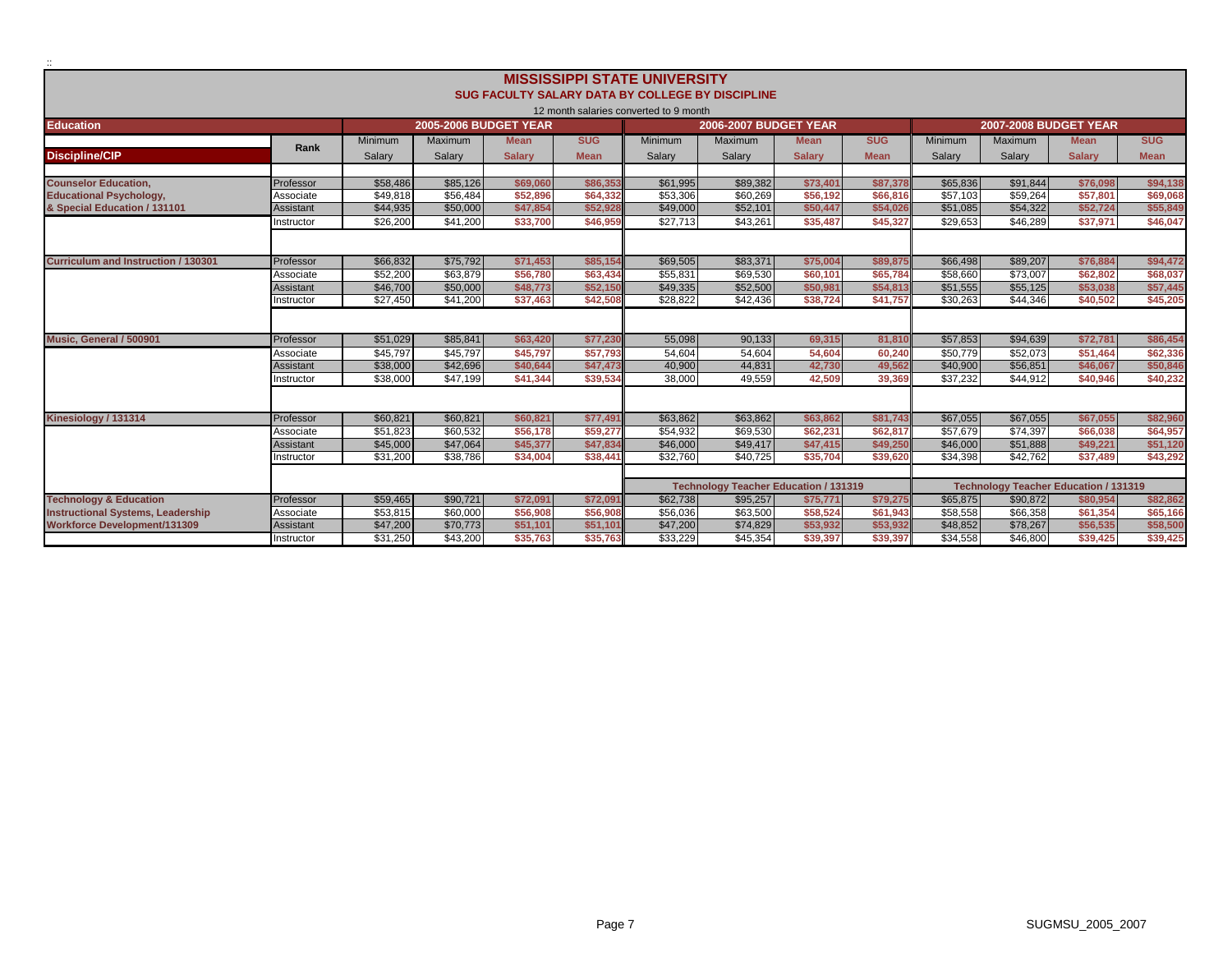|                                        |                        |          |                              |               |             | <b>MISSISSIPPI STATE UNIVERSITY</b>    |                                                         |               |             |                |                              |               |             |
|----------------------------------------|------------------------|----------|------------------------------|---------------|-------------|----------------------------------------|---------------------------------------------------------|---------------|-------------|----------------|------------------------------|---------------|-------------|
|                                        |                        |          |                              |               |             |                                        | <b>SUG FACULTY SALARY DATA BY COLLEGE BY DISCIPLINE</b> |               |             |                |                              |               |             |
|                                        |                        |          | <b>2005-2006 BUDGET YEAR</b> |               |             | 12 month salaries converted to 9 month | <b>2006-2007 BUDGET YEAR</b>                            |               |             |                | <b>2007-2008 BUDGET YEAR</b> |               |             |
| <b>Engineering</b>                     |                        | Minimum  | <b>Maximum</b>               | <b>Mean</b>   | <b>SUG</b>  | <b>Minimum</b>                         | <b>Maximum</b>                                          | <b>Mean</b>   | <b>SUG</b>  | <b>Minimum</b> | Maximum                      | <b>Mean</b>   | <b>SUG</b>  |
|                                        | Rank                   |          |                              |               |             |                                        |                                                         |               |             |                |                              |               |             |
| <b>Discipline/CIP</b>                  |                        | Salary   | Salary                       | <b>Salary</b> | <b>Mean</b> | Salary                                 | Salary                                                  | <b>Salary</b> | <b>Mean</b> | Salary         | Salary                       | <b>Salary</b> | <b>Mean</b> |
| <b>Aerospace Engineering / 140201</b>  | Professor              | \$80,145 | \$142,978                    | \$103,232     | \$118,77    | \$84,152                               | \$152,987                                               | \$109,719     | \$127,204   | \$87,939       | \$160,637                    | \$115,135     | \$132,552   |
|                                        | Associate              | \$70,780 | \$78,228                     | \$75,577      | \$83,864    | \$73,965                               | \$81,748                                                | \$79,264      | \$88,030    | \$77,293       | \$86,936                     | \$84,552      | \$91,341    |
|                                        | <b>Assistant</b>       | \$69,500 | \$74,000                     | \$71,875      | \$75,567    | \$68,500                               | \$82,500                                                | \$75,806      | \$77,192    | \$71,925       | \$81,585                     | \$77,839      | \$79,18     |
|                                        | nstructor              | \$49,611 | \$49,611                     | \$49,611      | \$48,232    | \$52,340                               | \$52,340                                                | \$52,340      | \$50.347    | \$54,957       | \$54,957                     | \$54.957      | \$51,655    |
|                                        |                        |          |                              |               |             |                                        |                                                         |               |             |                |                              |               |             |
| <b>Chemical Engineering / 140701</b>   | Professor              | \$87,426 | \$102.250                    | \$94.838      | \$119.33    | \$93,109                               | \$136,565                                               | \$107.856     | \$126.78    | \$44,172       | \$142,712                    | \$95,866      | \$131.351   |
|                                        | Associate              | \$78.271 | \$86,500                     | \$81,836      | \$82,175    | \$82,087                               | \$91.352                                                | \$86,315      | \$84.594    | \$81.637       | \$95.691                     | \$88,744      | \$90,068    |
|                                        | Assistant<br>nstructor | \$66,500 | \$67,804                     | \$67,176      | \$73,09     | \$70,324                               | \$72,381                                                | \$71,196      | \$75,39     | \$73,928       | \$75,681                     | \$74,579      | \$78,732    |
|                                        |                        |          |                              |               |             |                                        |                                                         |               |             |                |                              |               |             |
|                                        |                        |          |                              |               |             |                                        |                                                         |               |             |                |                              |               |             |
| <b>Civil Engineering / 140801</b>      | Professor              | \$80,818 | \$121,052                    | \$99,876      | \$111,351   | \$84,283                               | \$121,118                                               | \$110.104     | \$120.07    | \$87,700       | \$127,174                    | \$115,409     | \$121,850   |
|                                        | Associate              | \$64,286 | \$80,000                     | \$72,143      | \$80,206    | \$68,786                               | \$84,000                                                | \$74,173      | \$85.02     | \$72,225       | \$88,200                     | \$77,881      | \$87,284    |
|                                        | Assistant              | \$61,565 | \$70,000                     | \$65,599      | \$70,221    | \$70,000                               | \$73,500                                                | \$71.371      | \$72,090    | \$73,500       | \$78,500                     | \$75,830      | \$74,419    |
|                                        | nstructor              |          |                              |               |             | \$70,000                               | \$70,000                                                | \$70,000      | \$61,150    |                |                              |               |             |
|                                        |                        |          |                              |               |             |                                        |                                                         |               |             |                |                              |               |             |
| Computer Science & Eng. / 110101       | Professor              | \$84,256 | \$122,700                    | \$102,130     | \$125,737   | \$86,562                               | \$131,289                                               | \$104,092     | \$133,600   | \$90,890       | \$137,853                    | \$109,216     | \$137,620   |
|                                        | Associate              | \$62,548 | \$83,000                     | \$74,713      | \$89,361    | \$66,650                               | \$88,150                                                | \$80,400      | \$92.75     | \$69,316       | \$92.558                     | \$84,276      | \$96,463    |
|                                        | Assistant              | \$70,779 | \$75,000                     | \$72,387      | \$82.58     | \$75,672                               | \$79,825                                                | \$77,088      | \$84,33     | \$80,430       | \$84,136                     | \$81,281      | \$86,88     |
|                                        | nstructor              | \$32.933 | \$36,916                     | \$34,925      | \$45,05     | \$35.214                               | \$70,000                                                | \$48,225      | \$47,798    | \$36.975       | \$73,500                     | \$50,637      | \$49,771    |
|                                        |                        |          |                              |               |             |                                        |                                                         |               |             |                |                              |               |             |
| Electrical & Computer Eng. / 141001    | Professor              | \$82.968 | \$132,871                    | \$103.563     | \$118,976   | \$88,776                               | \$137.369                                               | \$108.307     | \$127.774   | \$91,616       | \$150.308                    | \$115,366     | \$132.196   |
|                                        | Associate              | \$71.248 | \$82.894                     | \$78,675      | \$84,755    | \$76.235                               | \$88,697                                                | \$83,328      | \$88,860    | \$79.284       | \$94.019                     | \$87.713      | \$91.728    |
|                                        | <b>Assistant</b>       | \$63,744 | \$70,040                     | \$67,534      | \$76,721    | \$65.656                               | \$75,824                                                | \$71,825      | \$79.84     | \$71,786       | \$79,805                     | \$75,999      | \$82,946    |
|                                        | nstructor              |          |                              |               |             |                                        |                                                         |               |             |                |                              |               |             |
|                                        |                        |          |                              |               |             |                                        |                                                         |               |             |                |                              |               |             |
| <b>Industrial Engineering / 143501</b> | Professor              | \$84,980 | \$114,520                    | \$93,885      | \$113,451   | \$90,971                               | \$122,536                                               | \$100,555     | \$122.324   | \$96,440       | \$128,663                    | \$105,751     | \$129,142   |
|                                        | Associate              | \$80.120 | \$80.120                     | \$80.120      | \$81,566    | \$84.527                               | \$84.527                                                | \$84,527      | \$87,870    |                |                              |               |             |
|                                        | Assistant              | \$67,200 | \$67,260                     | \$67,230      | \$72.048    | \$70,000                               | \$75,000                                                | \$71.640      | \$73.90     | \$73,150       | \$78,375                     | \$75.149      | \$76,465    |
|                                        | nstructor              | \$34,500 | \$34,500                     | \$34,500      | \$44,163    | \$36.225                               | \$36,225                                                | \$36,225      | \$45,624    | \$38.036       | \$38,036                     | \$38,036      | \$48,377    |
|                                        |                        |          |                              |               |             |                                        |                                                         |               |             |                |                              |               |             |
| <b>Mechanical Engineering / 141901</b> | Professor              | \$82,824 | \$135,581                    | \$114,356     | \$112,39    | \$87,500                               | \$146,630                                               | \$116,857     | \$120.77    | \$94,990       | \$156,894                    | \$122,946     | \$129,654   |
|                                        | Associate              | \$68,438 | \$75,000                     | \$72,275      | \$82,091    | \$77,250                               | \$80,000                                                | \$78,650      | \$85,082    | \$81.113       | \$84,000                     | \$82,600      | \$89,058    |
|                                        | Assistant              | \$63,517 | \$68,077                     | \$66,471      | \$70.08     | \$70,000                               | \$74,000                                                | \$72.030      | \$73.94     | \$72,223       | \$79,180                     | \$76,021      | \$77,602    |
|                                        | nstructor              | \$43,702 | \$43.702                     | \$43.702      | \$47.571    | \$55,000                               | \$55,000                                                | \$55,000      | \$55.854    | \$57,750       | \$57.750                     | \$57.750      | \$55,665    |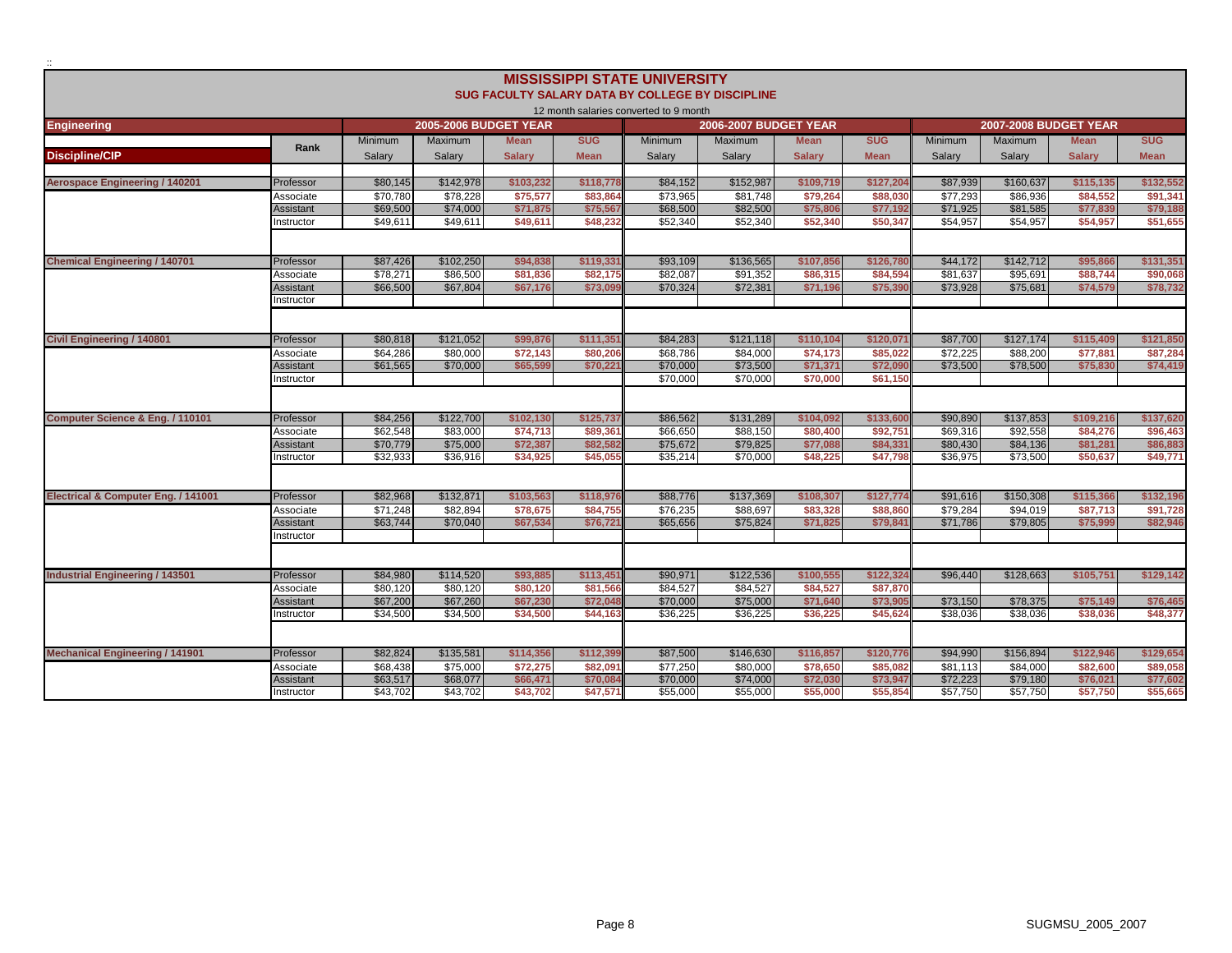|                                             |            |          |                              |               |             | <b>MISSISSIPPI STATE UNIVERSITY</b>    |                                                         |               |             |                              |                |               |             |
|---------------------------------------------|------------|----------|------------------------------|---------------|-------------|----------------------------------------|---------------------------------------------------------|---------------|-------------|------------------------------|----------------|---------------|-------------|
|                                             |            |          |                              |               |             |                                        | <b>SUG FACULTY SALARY DATA BY COLLEGE BY DISCIPLINE</b> |               |             |                              |                |               |             |
|                                             |            |          |                              |               |             | 12 month salaries converted to 9 month |                                                         |               |             |                              |                |               |             |
| <b>Forest Resources</b>                     |            |          | <b>2005-2006 BUDGET YEAR</b> |               |             |                                        | <b>2006-2007 BUDGET YEAR</b>                            |               |             | <b>2007-2008 BUDGET YEAR</b> |                |               |             |
|                                             |            | Minimum  | Maximum                      | <b>Mean</b>   | <b>SUG</b>  | <b>Minimum</b>                         | Maximum                                                 | <b>Mean</b>   | <b>SUG</b>  | Minimum                      | <b>Maximum</b> | <b>Mean</b>   | <b>SUG</b>  |
| <b>Discipline/CIP</b>                       | Rank       | Salary   | Salary                       | <b>Salary</b> | <b>Mean</b> | Salary                                 | Salary                                                  | <b>Salary</b> | <b>Mean</b> | Salary                       | Salary         | <b>Salary</b> | <b>Mean</b> |
|                                             |            |          |                              |               |             |                                        |                                                         |               |             |                              |                |               |             |
| <b>Forestry / 03.0501</b>                   | Professor  | \$61,079 | \$103,886                    | \$73,958      | \$81,458    | \$64,325                               | \$109,474                                               | \$78,392      | \$84,79     | \$68,926                     | \$114,943      | \$83,415      | \$88,909    |
|                                             | Associate  | \$51,296 | \$57,168                     | \$54,355      | \$60,458    | \$58,264                               | \$60,274                                                | \$59,241      | \$64,366    | \$61,944                     | \$65,348       | \$63,071      | \$64,902    |
|                                             | Assistant  | \$53,170 | \$53,170                     | \$53,170      | \$51,665    | \$55,470                               | \$66,129                                                | \$58,466      | \$55,835    | \$57,550                     | \$70,085       | \$62,072      | \$56,700    |
|                                             | Instructor |          |                              |               |             |                                        |                                                         |               |             |                              |                |               |             |
|                                             |            |          |                              |               |             |                                        |                                                         |               |             |                              |                |               |             |
| Wildlife, Fisheries & Aquaculture / 03.0601 | Professor  | \$67,914 | \$107,330                    | \$76,574      | \$81,029    | \$72,668                               | \$113,769                                               | \$84,006      | \$84,406    | \$73,629                     | \$121,734      | \$87,241      | \$85,546    |
|                                             | Associate  | \$52,913 | \$56,431                     | \$54,672      | \$58,543    | \$56,039                               | \$60,042                                                | \$58,041      | \$59,998    | \$59,152                     | \$61,542       | \$60,347      | \$63,515    |
|                                             | Assistant  | \$47,444 | \$47,489                     | \$47,459      | \$53,592    | \$49,276                               | \$55,215                                                | \$52,200      | \$54,372    | \$53,081                     | \$57,148       | \$54,418      | \$56,073    |
|                                             | Instructor |          |                              |               |             |                                        |                                                         |               |             |                              |                |               |             |
|                                             |            |          |                              |               |             |                                        |                                                         |               |             |                              |                |               |             |
| Forest Products / 03.0509                   | Professor  | \$63,420 | \$79,702                     | \$71,695      | \$77,533    | \$65,957                               | \$85,673                                                | \$75,519      | \$80,760    | \$69,123                     | \$90,042       | \$79,449      | \$88,560    |
|                                             | Associate  | \$55,168 | \$75,092                     | \$62,351      | \$66,967    | \$57,927                               | \$78,096                                                | \$65,353      | \$69,513    | \$60,823                     | \$81,845       | \$71,174      | \$74,118    |
|                                             | Assistant  | \$53,170 | \$53,170                     | \$53,170      | \$61,386    | \$56,221                               | \$56,221                                                | \$56,221      | \$58,79     | \$59,033                     | \$59,033       | \$59,033      | \$61,489    |
|                                             | Instructor |          |                              |               |             |                                        |                                                         |               |             |                              |                |               |             |